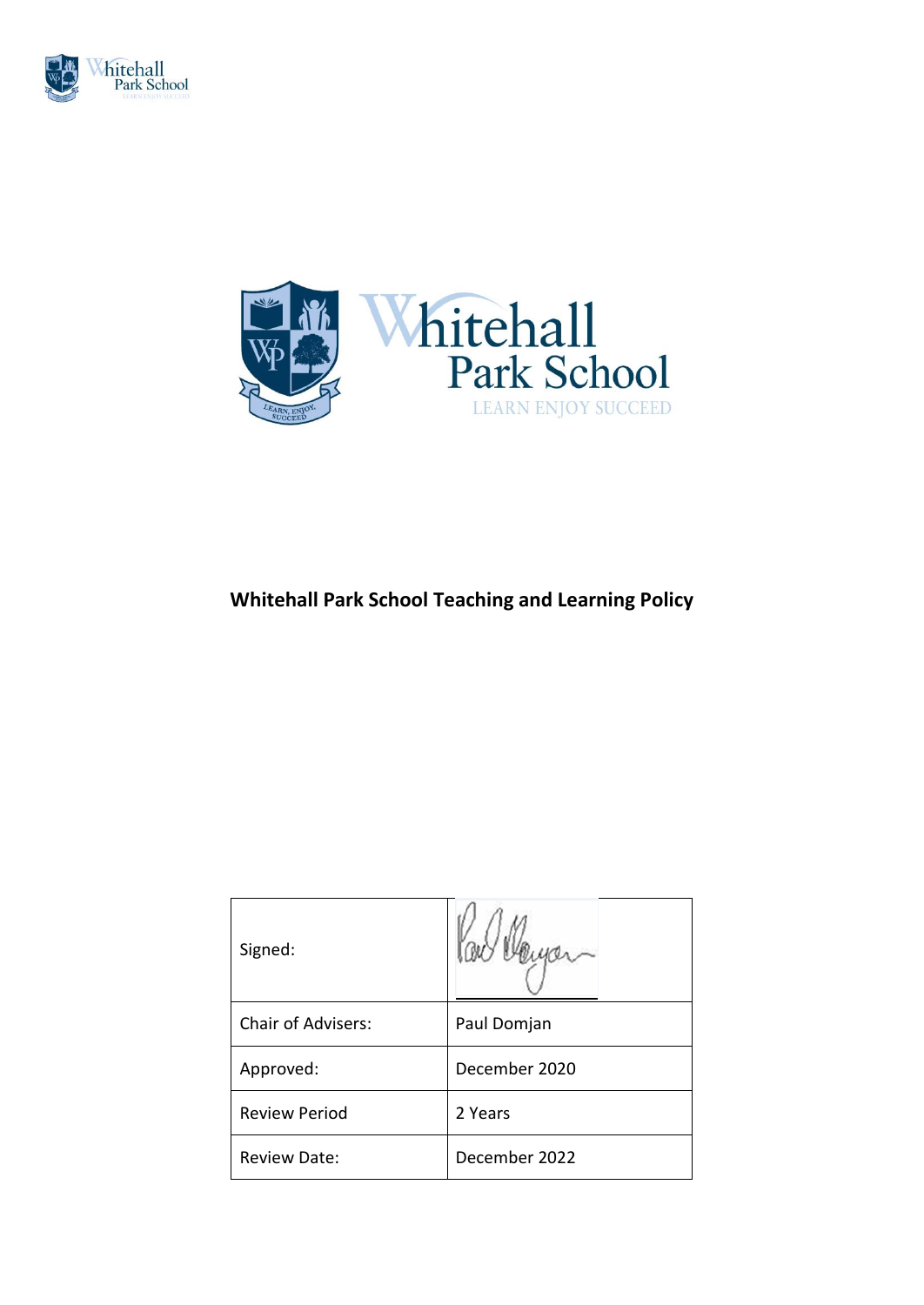

# **CONTENTS**

- 1.0 Bellevue Place Education Trust Our Commitment
- 2.0 Rationale
- 3.0 Teaching and Learning
- 4.0 The Learning Environment
- 5.0 Staff Responsibilities
- 6.0 Pupil Responsibilities
- 7.0 Parent Responsibilities
- 8.0 Local Advisory Board Responsibilities
- 9.0 Organisation
- 10.0 Celebrating Achievement
- 11.0 Strategies for Ensuring Progression and Continuity
- 12.0 Equal Opportunities
- 13.0 Monitoring and Evaluation
- 14.0 Approval by Whitehall Park Local Advisory Board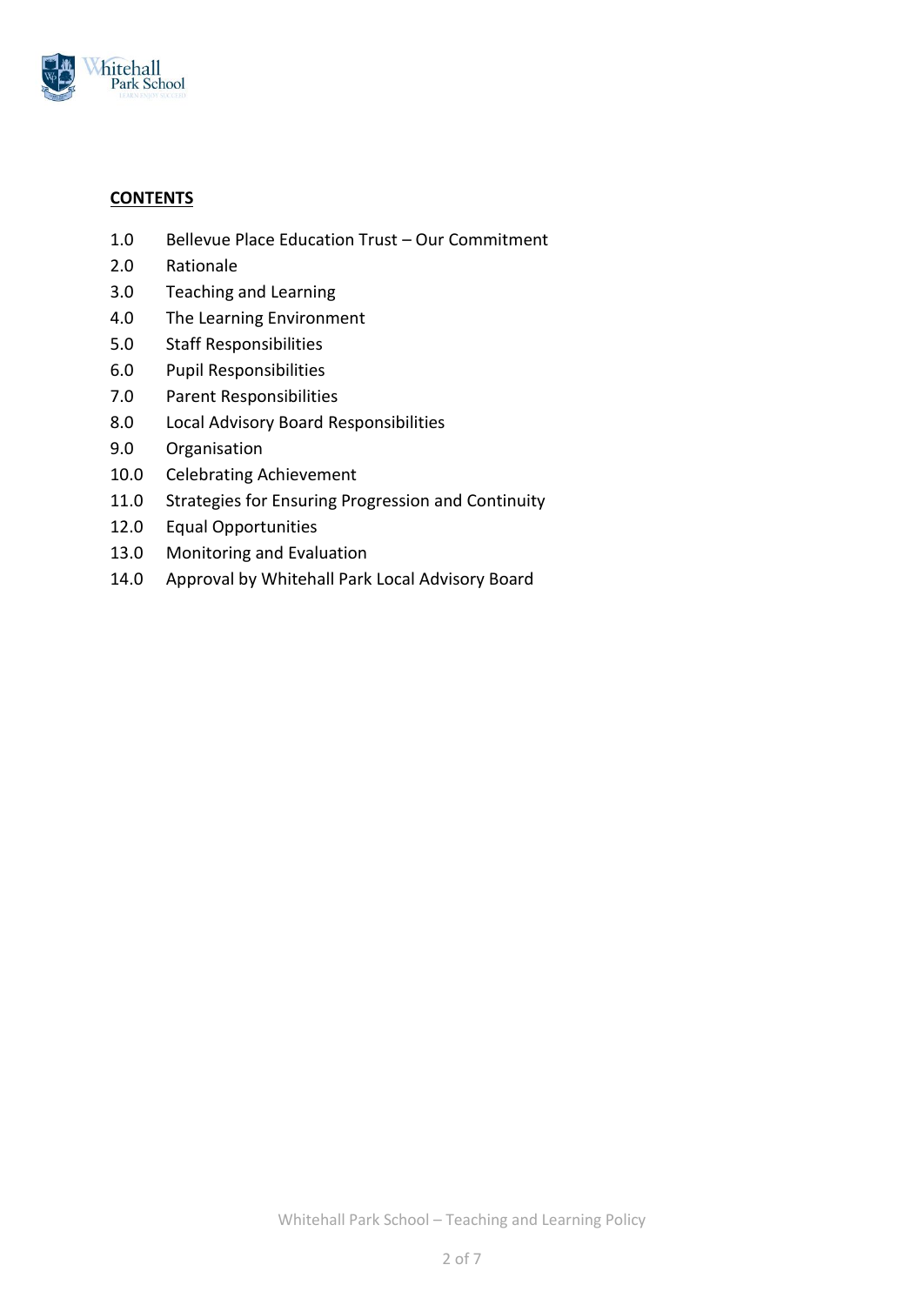

# **1.0 Bellevue Place Education Trust – Our commitment**

*Learn. Enjoy. Succeed.*

Three words that mean the world to us.

Three words that have been with us from the day we started Bellevue Place Education Trust.

Three words that govern all that we do.

As a parent you can expect excellence, both in how we teach and nurture your child. We foster a positive attitude to life, encouraging a 'be interested and be interesting' attitude by providing a rich learning environment full of arts, drama, sport, music and academic rigour.

Bellevue Place children are happy, confident, successful 'all-rounders' who expect to win and achieve in an inclusive setting where children, parents and school staff work together to provide the best. Our commitment to you and your child is that we will teach them to learn, enjoy and succeed both in their school career and beyond.

#### **2.0 Rationale**

This document is a statement of the aims, principles and strategies for teaching and learning at Whitehall Park School. It is the method through which we offer a curriculum which is broad and balanced with an emphasis on core learning, and its implementation is the responsibility of all the members of the school community.

#### **3.0 Teaching and Learning**

We believe that children learn best when they:

- Are interested and motivated
- Achieve success and gain approval
- Are clear about expectations in their work and behaviour
- Are given appropriate tasks
- Are actively involved in the learning process
- Feel valued, secure and confident
- Are challenged and stimulated
- Receive feedback about their performance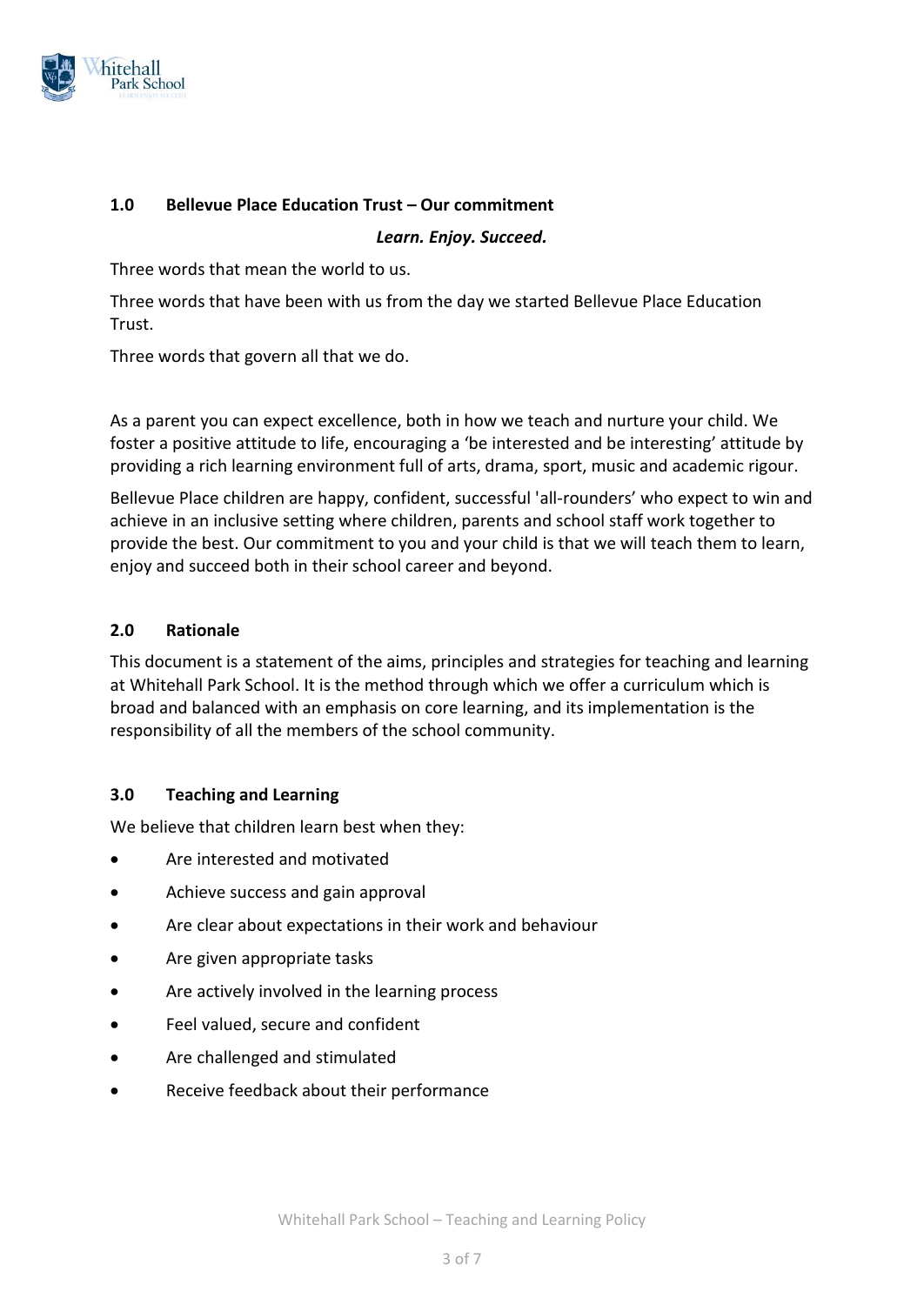

# **4.0 The Learning Environment**

At Whitehall Park School this will be organised to ensure that children have the opportunity to:

- Work individually, in pairs, in small groups and as a class
- Make decisions
- Work co-operatively
- Solve problems
- Be creative
- Discuss ideas
- Develop social skills
- Develop independence and use initiative
- Receive support
- Participate in enrichment
- Contribute to school life

Learning will take place in a stimulating learning environment that:

- Is welcoming, happy and caring
- Is both challenging and supportive
- Celebrates success and supports children to realise their full potential
- Encourages mutual respect
- Is well organised, safe, tidy with well-presented displays
- Has resources that are attractive, labelled and accessible
- Is non-partisan in terms of resources and delivery
- Has an agreed code of behaviour 'owned' by the children

#### **5.0 Staff's responsibilities**

- Ensure there are clear objectives and success criteria which the children understand
- Provide feedback which informs the next steps in their learning
- Give pupils opportunities to reflect on their learning through target setting
- Plan lessons which have pace and structure
- Provide a working environment where expectations are high
- Provide appropriate resources and support materials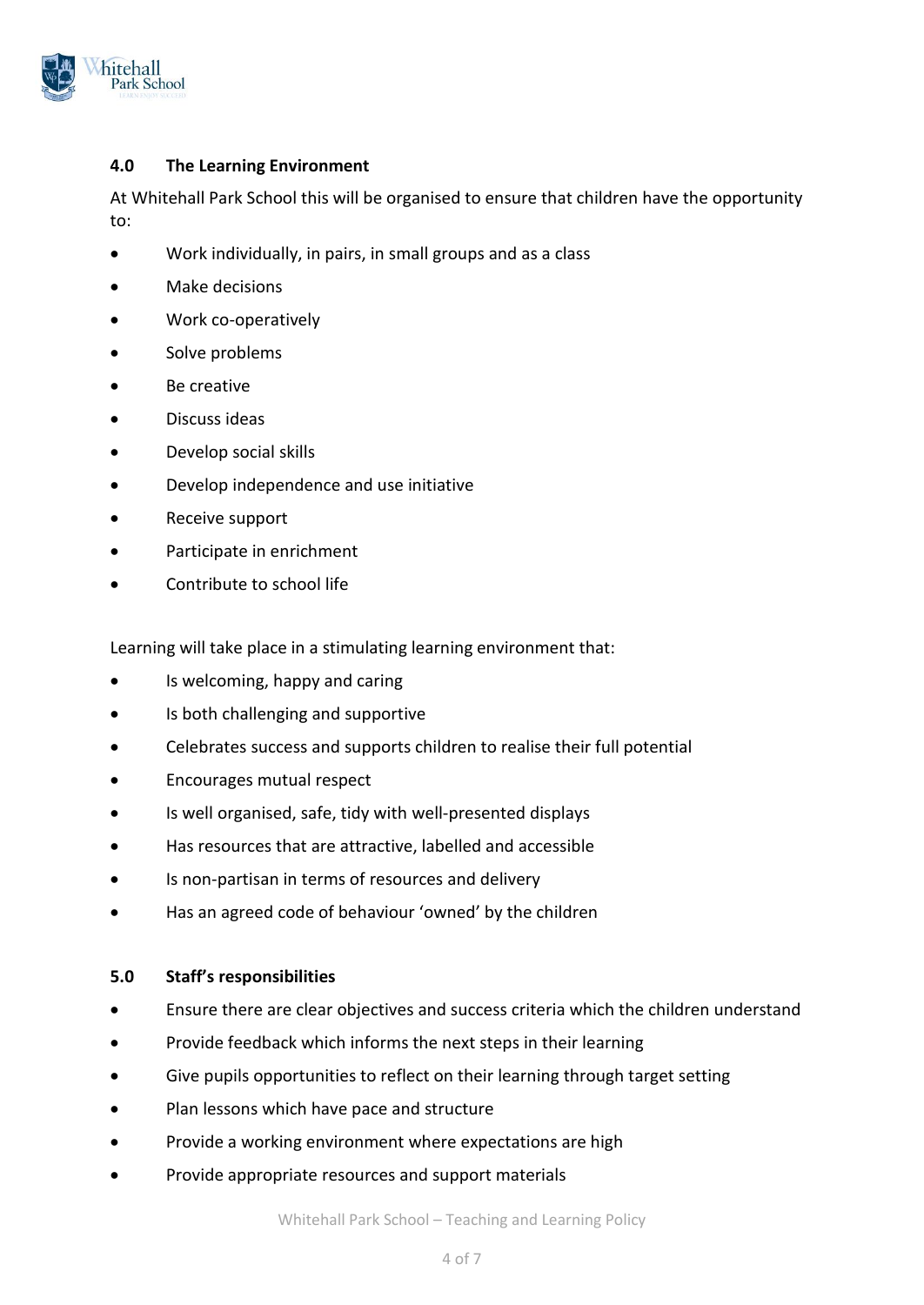

- Continue to widen their subject knowledge and developments in education
- Use a range of teaching styles, differentiation and groupings to enable all pupils to learn effectively
- Keep effective assessments and accurate records which inform planning
- Communicating with parents and keeping them informed of children's progress

#### **6.0 Pupils' responsibilities**

- Adhere to their own class rules
- Respect other children, be considerate and thoughtful
- Respect the school environment and equipment
- Be punctual and organised with appropriate kit
- Be respectful to all staff and visitors
- Be positive and eager to make use of all opportunities
- Have pride in their work, their class and Whitehall Park School
- Take responsibility for their learning

#### **7.0 Parents' responsibilities**

- Ensure their children attend regularly and punctually
- Support the ethos of the school and the class rules
- Share responsibility for their children's learning, be realistic and offer encouragement and praise
- Attend parent's evenings and curriculum meetings
- Support the children including in terms of homework which may be set
- Encourage independence in their children
- Communicate with staff any concerns about their children
- Respect other members of the school community

#### **8.0 Local Advisory Board responsibilities**

- Work in partnership with staff, pupils and parents to support the aims and objectives of the school
- Support initiatives for pupils and parents
- Be accessible to parents and staff
- Take responsibility for own training and development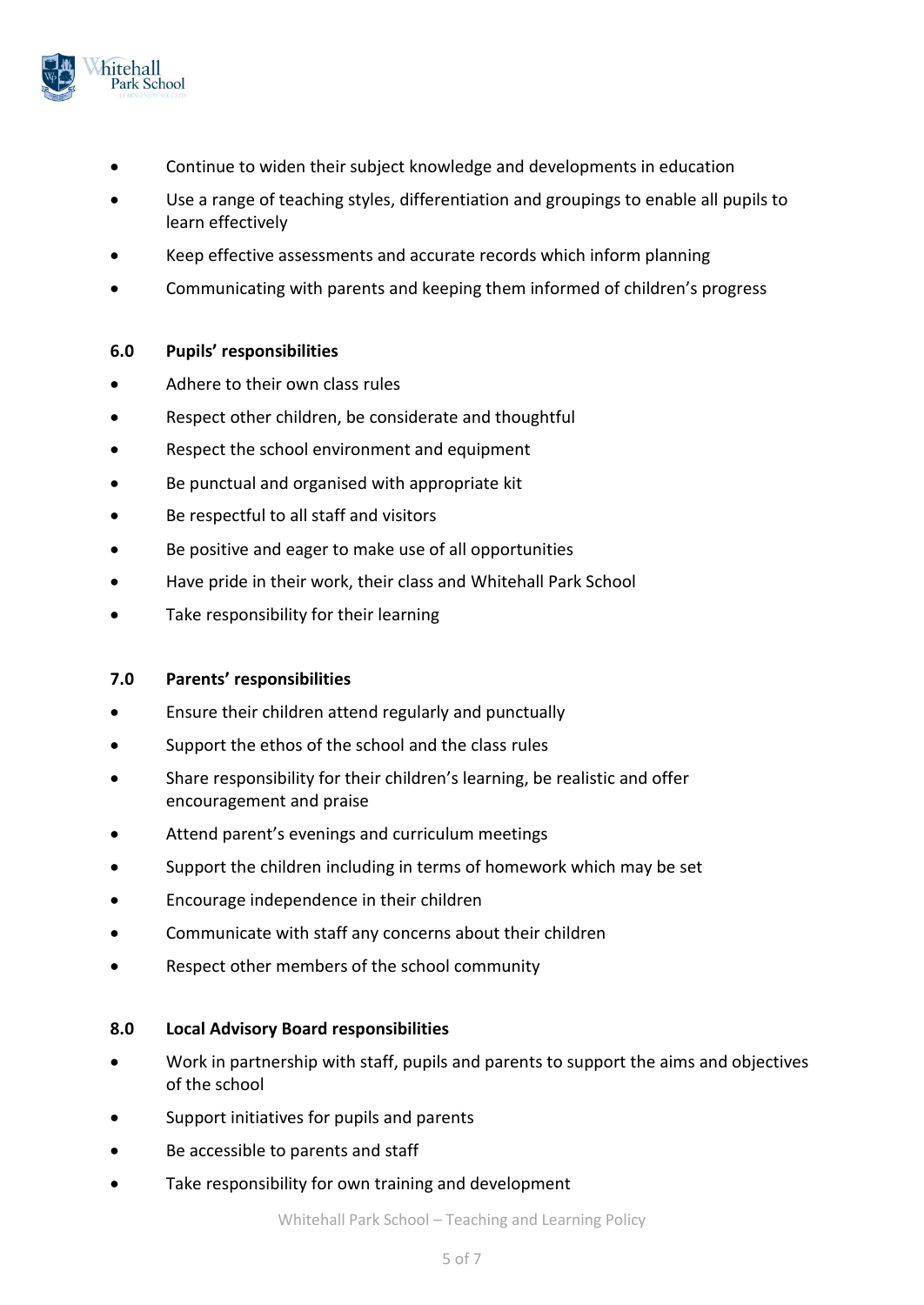

Carry out monitoring and support staff where appropriate

# **9.0 Organisation**

As Primary phase Free Schools, our expectation is that all teachers teach the full range of curriculum subjects. Nevertheless we recognise that there are specialist teachers within our staff and that some subjects will be taught by a specialist teacher e.g. music, MFL and PE.

# **10.0 Celebrating Achievement**

Social, physical, creative and academic achievements are celebrated in many ways as an ongoing process in all aspects of school life, by;

- Verbal or written praise by teachers, peers, head and parents
- Displays of work
- Opportunities to perform or share
- Encouraging self-esteem
- Rewards within our Behaviour Policy
- Sharing success with the community

#### **11.0 Strategies for ensuring progression and continuity**

#### *Planning*

- Rolling programme to deliver the full coverage of a balanced curriculum with a focus on core learning and to modify and update this as required by changing circumstances
- Schemes of work developed and reviewed
- Medium term plans and weekly/daily plan drawn up by teachers
- Staff meetings to discuss curriculum developments and initiatives
- Monitoring of progress by KS co-ordinators and SLT
- Links with secondary schools

#### *Feedback and marking, assessment and record keeping*

- Ensure continuity by using methods of marking set out in the marking policy
- Regular records of assessments in day-to-day achievements based on lessons objectives and success criteria
- Reading records –individual, group reading and reading level assessments
- Records of levels/ attainment in other subject areas in Key Stage booklets
- SATs